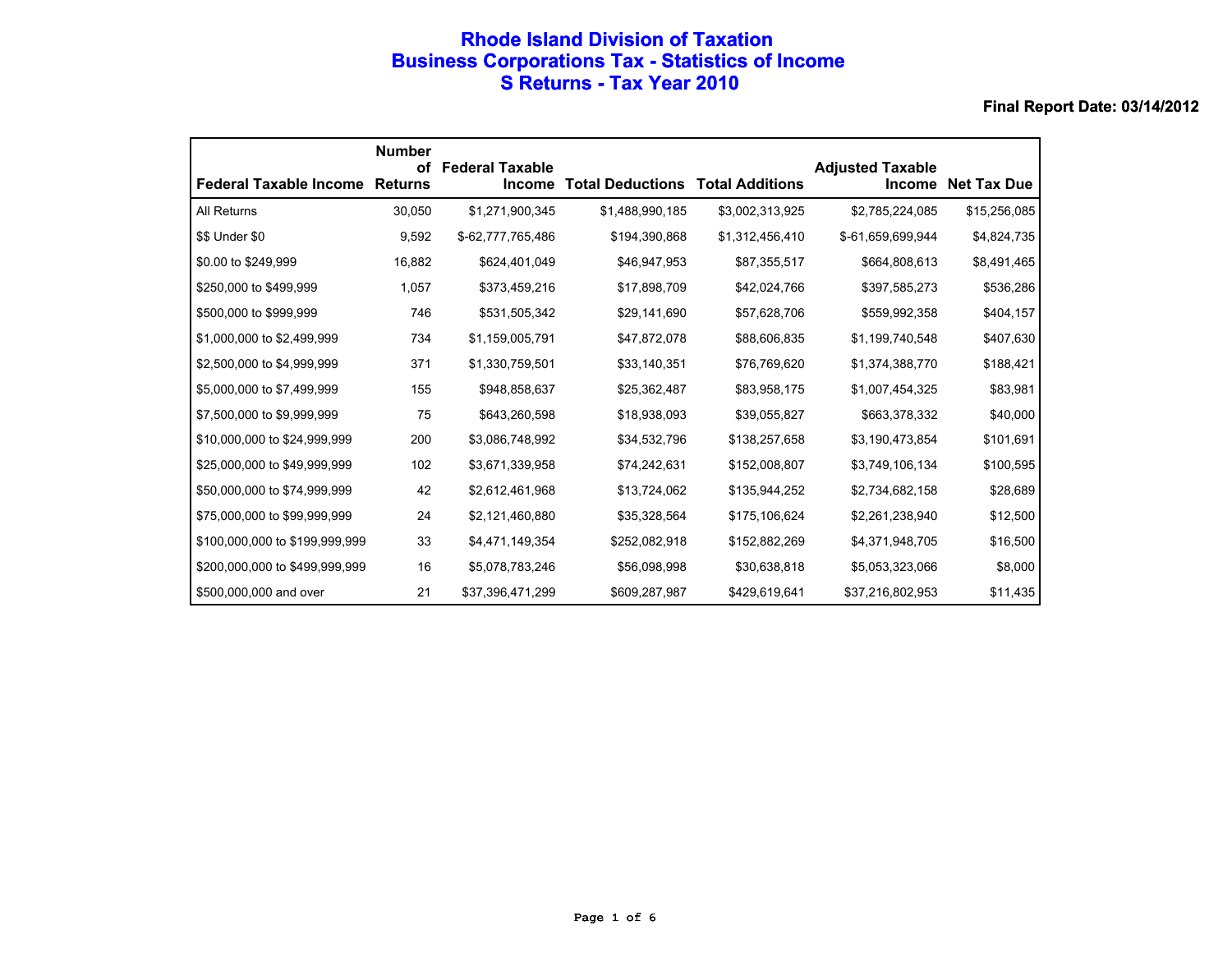# **Rhode Island Division of Taxation Business Corporations Tax - Statistics of Income S Returns - Deductions from Federal Taxable Income - Tax Year 2010**

| <b>Federal Taxable</b><br><b>Income</b> | of<br><b>Returns</b> | <b>Net</b><br><b>Number Operating</b><br>Loss<br>Count | <b>Net</b><br>Operating<br>Loss<br><b>Amount</b> | <b>Special</b><br><b>Deductions Deductions</b><br>Count | <b>Special</b><br><b>Amount</b> | <b>Exempt</b><br><b>Dividends</b><br>and<br><b>Interest</b><br>Count | <b>Exempt</b><br>Dividends and<br><b>Interest</b><br><b>Amount</b> | Foreign<br><b>Dividends</b><br>Gross-Up<br>Count | Foreign<br><b>Dividends and Depreciation</b><br>Gross-Up<br><b>Amount</b> | <b>Bonus</b><br>and Sec 179<br>Count | <b>Bonus</b><br><b>Depreciation</b><br>and Sec 179<br><b>Amount</b> |
|-----------------------------------------|----------------------|--------------------------------------------------------|--------------------------------------------------|---------------------------------------------------------|---------------------------------|----------------------------------------------------------------------|--------------------------------------------------------------------|--------------------------------------------------|---------------------------------------------------------------------------|--------------------------------------|---------------------------------------------------------------------|
| All Returns                             | 30,050               | 4                                                      | \$24,053                                         | 0                                                       | \$0                             | 299                                                                  | \$247,776,539                                                      | 0                                                | \$0                                                                       | 7,493                                | \$1,241,189,593                                                     |
| \$\$ Under \$0                          | 9,592                | 0                                                      | \$0                                              | 0                                                       | \$0                             | 61                                                                   | \$4,931,081                                                        | $\mathbf 0$                                      | \$0                                                                       | 2,178                                | \$189,459,787                                                       |
| \$0.00 to \$249,999                     | 16,882               | 4                                                      | \$24,053                                         | 0                                                       | \$0                             | 88                                                                   | \$719,727                                                          | 0                                                | \$0                                                                       | 3,564                                | \$46,204,173                                                        |
| \$250,000 to \$499,999                  | 1,057                | 0                                                      | \$0                                              | 0                                                       | \$0                             | 18                                                                   | \$245,841                                                          | $\pmb{0}$                                        | \$0                                                                       | 538                                  | \$17,652,868                                                        |
| \$500,000 to \$999,999                  | 746                  | 0                                                      | \$0                                              | 0                                                       | \$0                             | 23                                                                   | \$241,546                                                          | 0                                                | \$0                                                                       | 381                                  | \$28,900,144                                                        |
| \$1,000,000 to<br>\$2,499,999           | 734                  | 0                                                      | \$0                                              | 0                                                       | \$0                             | 22                                                                   | \$1,264,866                                                        | $\pmb{0}$                                        | \$0                                                                       | 357                                  | \$46,607,212                                                        |
| \$2,500,000 to<br>\$4,999,999           | 371                  | 0                                                      | \$0                                              | 0                                                       | \$0                             | 23                                                                   | \$10,476,357                                                       | 0                                                | \$0                                                                       | 181                                  | \$22,663,994                                                        |
| \$5,000,000 to<br>\$7,499,999           | 155                  | 0                                                      | \$0                                              | 0                                                       | \$0                             | 13                                                                   | \$80,614                                                           | $\mathbf 0$                                      | \$0                                                                       | 66                                   | \$25,281,873                                                        |
| \$7,500,000 to<br>\$9,999,999           | 75                   | 0                                                      | \$0                                              | 0                                                       | \$0                             | 6                                                                    | \$296,059                                                          | 0                                                | \$0                                                                       | 35                                   | \$18,642,034                                                        |
| \$10,000,000 to<br>\$24,999,999         | 200                  | 0                                                      | \$0                                              | 0                                                       | \$0                             | 17                                                                   | \$737,891                                                          | 0                                                | \$0                                                                       | 87                                   | \$33,794,905                                                        |
| \$25,000,000 to<br>\$49,999,999         | 102                  | 0                                                      | \$0                                              | 0                                                       | \$0                             | $\,6$                                                                | \$29,648                                                           | 0                                                | \$0                                                                       | 39                                   | \$74,212,983                                                        |
| \$50,000,000 to<br>\$74,999,999         | 42                   | 0                                                      | \$0                                              | 0                                                       | \$0                             | 8                                                                    | \$3,881,936                                                        | 0                                                | \$0                                                                       | 18                                   | \$9,842,126                                                         |
| \$75,000,000 to<br>\$99,999,999         | 24                   | 0                                                      | \$0                                              | 0                                                       | \$0                             | 4                                                                    | \$7,950,030                                                        | 0                                                | \$0                                                                       | 12                                   | \$27,378,534                                                        |
| \$100,000,000 to<br>\$199,999,999       | 33                   | 0                                                      | \$0                                              | 0                                                       | \$0                             | 5                                                                    | \$198,844,751                                                      | $\mathbf 0$                                      | \$0                                                                       | 17                                   | \$53,238,167                                                        |
| \$200,000,000 to<br>\$499,999,999       | 16                   | 0                                                      | \$0                                              | 0                                                       | \$0                             | $\overline{1}$                                                       | \$195,329                                                          | 0                                                | \$0                                                                       | 10                                   | \$55,903,669                                                        |
| \$500,000,000 and over                  | 21                   | 0                                                      | \$0                                              | 0                                                       | \$0                             | 4                                                                    | \$17,880,863                                                       | 0                                                | \$0                                                                       | 10                                   | \$591,407,124                                                       |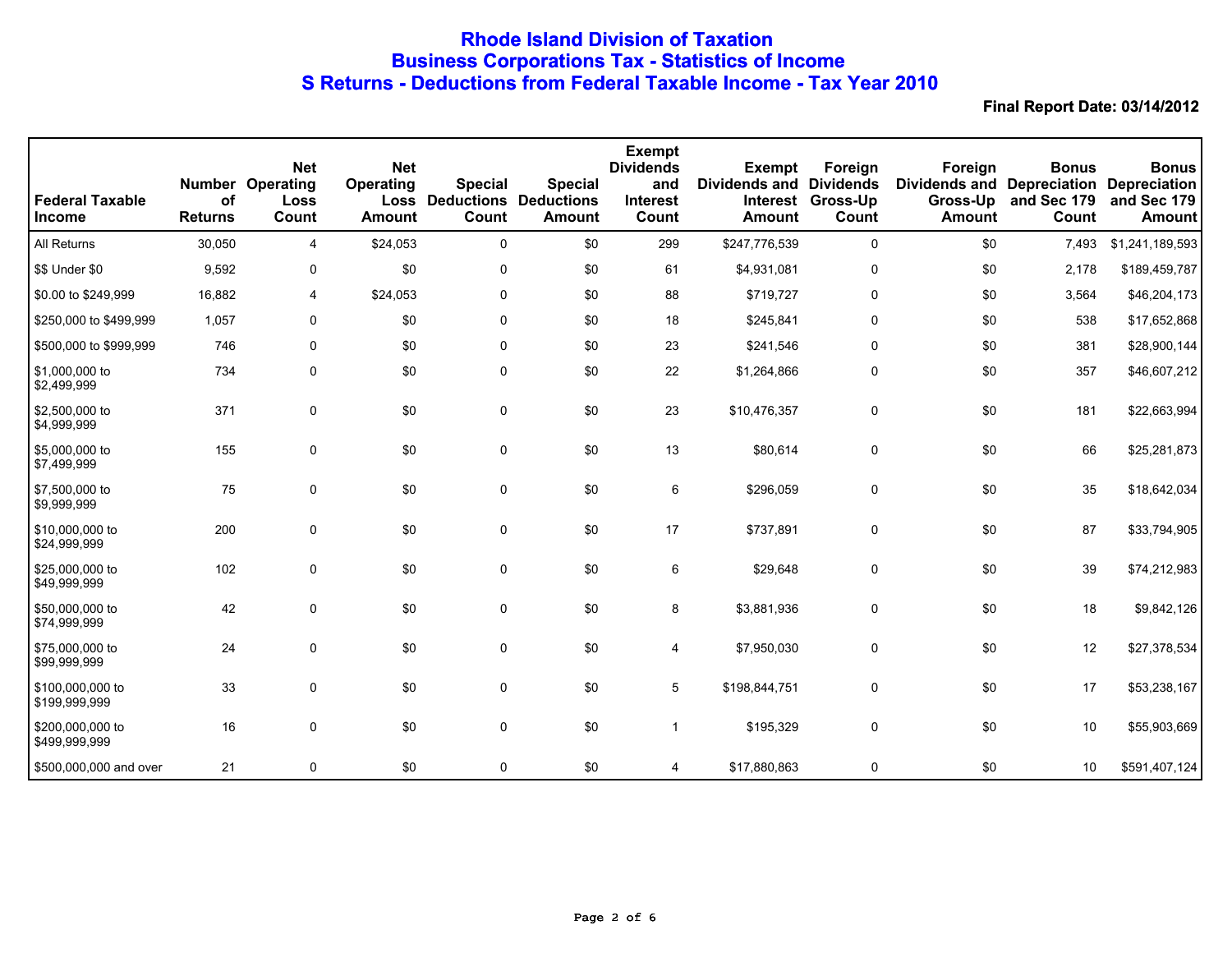## **Rhode Island Division of Taxation Business Corporations Tax - Statistics of Income S Returns - Additions to Federal Taxable Income - Tax Year 2010**

| <b>Federal Taxable Income</b>  | <b>Number Interest</b><br>of<br><b>Returns</b> | <b>Income</b><br>Count | Interest Income<br><b>Amount</b> | <b>Rhode</b><br><b>Island</b><br>Corporate<br><b>Taxes</b><br>Count | <b>Rhode Island</b><br><b>Taxes</b><br>Amount | <b>Bonus</b><br>Corporate Depreciation<br>and Sec 179<br>Count | <b>Bonus</b><br><b>Depreciation</b><br>and Sec 179<br><b>Amount</b> | Captive<br><b>REIT</b><br><b>Dividends</b><br>Paid<br><b>Deduction</b><br>Count | <b>Captive REIT</b><br><b>Dividends</b><br>Paid<br><b>Deduction</b><br>Amount |
|--------------------------------|------------------------------------------------|------------------------|----------------------------------|---------------------------------------------------------------------|-----------------------------------------------|----------------------------------------------------------------|---------------------------------------------------------------------|---------------------------------------------------------------------------------|-------------------------------------------------------------------------------|
| All Returns                    | 30,050                                         | 403                    | \$95,738,178                     | 884                                                                 | \$221,035,607                                 | 5,356                                                          | \$2,644,453,135                                                     | 1                                                                               | \$62,044                                                                      |
| \$\$ Under \$0                 | 9,592                                          | 82                     | \$4,412,751                      | 298                                                                 | \$6,149,322                                   | 1,584                                                          | \$1,276,469,058                                                     | 0                                                                               | \$0                                                                           |
| \$0.00 to \$249,999            | 16,882                                         | 72                     | \$2,338,951                      | 352                                                                 | \$1,745,023                                   | 2,033                                                          | \$82,015,396                                                        | 0                                                                               | \$0                                                                           |
| \$250,000 to \$499,999         | 1,057                                          | 27                     | \$758,205                        | 58                                                                  | \$710,862                                     | 436                                                            | \$40,404,439                                                        | 0                                                                               | \$0                                                                           |
| \$500,000 to \$999,999         | 746                                            | 34                     | \$345,282                        | 39                                                                  | \$1,026,641                                   | 356                                                            | \$56,194,739                                                        | 1                                                                               | \$62,044                                                                      |
| \$1,000,000 to \$2,499,999     | 734                                            | 39                     | \$835,154                        | 39                                                                  | \$1,284,939                                   | 373                                                            | \$86,486,742                                                        | 0                                                                               | \$0                                                                           |
| \$2,500,000 to \$4,999,999     | 371                                            | 35                     | \$3,163,971                      | 36                                                                  | \$667,473                                     | 206                                                            | \$70,094,237                                                        | 0                                                                               | \$0                                                                           |
| \$5,000,000 to \$7,499,999     | 155                                            | 28                     | \$7,172,690                      | 14                                                                  | \$1,244,900                                   | 98                                                             | \$75,540,585                                                        | 0                                                                               | \$0                                                                           |
| \$7,500,000 to \$9,999,999     | 75                                             | 8                      | \$339,944                        | 7                                                                   | \$883,060                                     | 41                                                             | \$37,832,823                                                        | 0                                                                               | \$0                                                                           |
| \$10,000,000 to \$24,999,999   | 200                                            | 32                     | \$7,861,457                      | 20                                                                  | \$4,809,373                                   | 113                                                            | \$122,063,118                                                       | 0                                                                               | \$0                                                                           |
| \$25,000,000 to \$49,999,999   | 102                                            | 13                     | \$6,082,723                      | 6                                                                   | \$7,984,879                                   | 51                                                             | \$130,436,579                                                       | 0                                                                               | \$0                                                                           |
| \$50,000,000 to \$74,999,999   | 42                                             | 7                      | \$278,645                        | 4                                                                   | \$1,447,992                                   | 19                                                             | \$134,217,615                                                       | 0                                                                               | \$0                                                                           |
| \$75,000,000 to \$99,999,999   | 24                                             | 5                      | \$1,016,924                      | 4                                                                   | \$1,452,288                                   | 14                                                             | \$172,637,412                                                       | 0                                                                               | \$0                                                                           |
| \$100,000,000 to \$199,999,999 | 33                                             | $\overline{7}$         | \$15,686,650                     | 2                                                                   | \$1,500                                       | 19                                                             | \$137,194,119                                                       | 0                                                                               | \$0                                                                           |
| \$200,000,000 to \$499,999,999 | 16                                             | 4                      | \$1,301,944                      | $\overline{2}$                                                      | \$24,040,147                                  | 5                                                              | \$4,976,727                                                         | 0                                                                               | \$0                                                                           |
| \$500,000,000 and over         | 21                                             | 10                     | \$44,142,887                     | 3                                                                   | \$167,587,208                                 | 8                                                              | \$217,889,546                                                       | 0                                                                               | \$0                                                                           |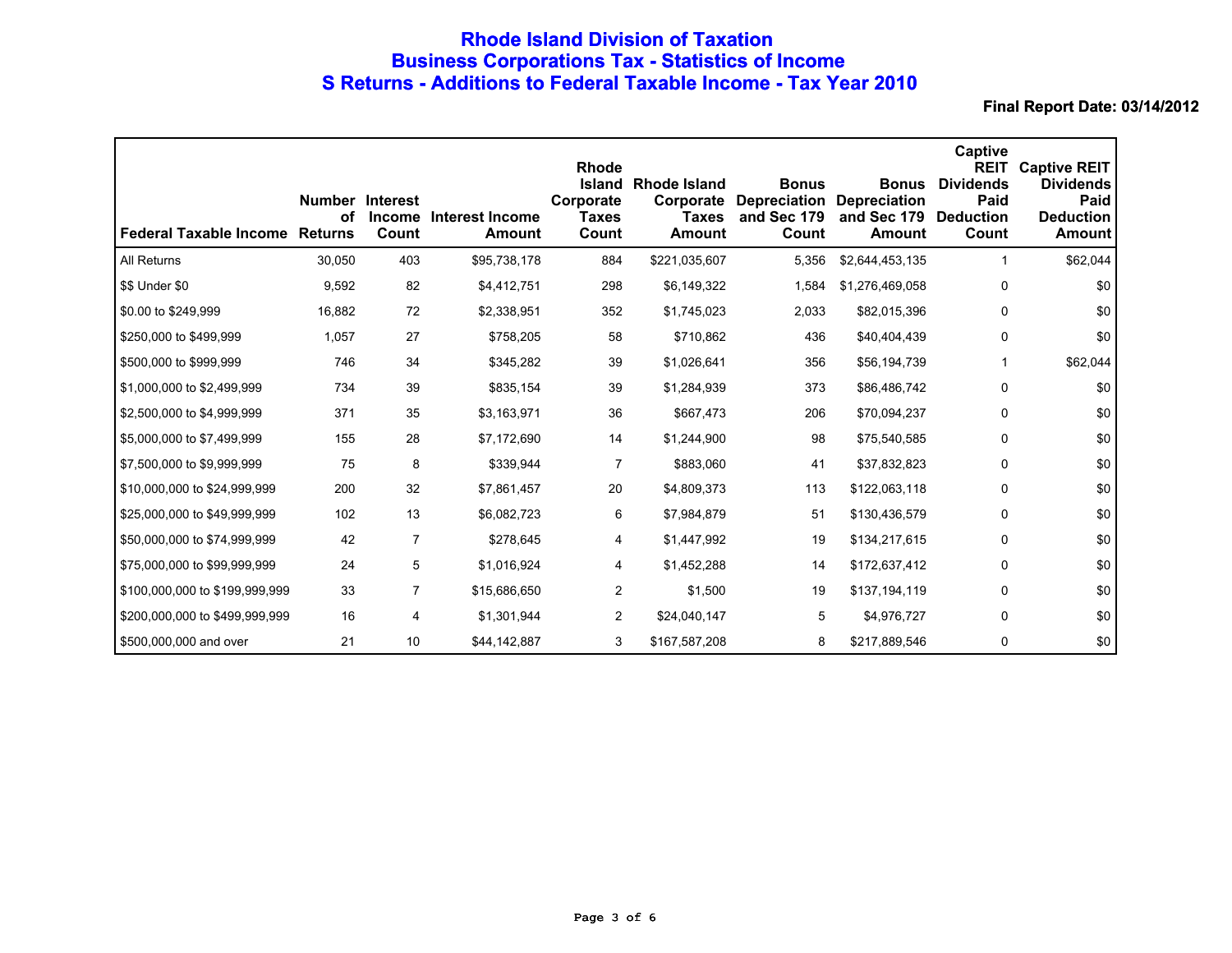# **Rhode Island Division of TaxationBusiness Corporations Tax - Statistics of Income S Returns - Credits - Tax Year 2010**

|                                | <b>Number</b>  |                          | Investment Investment | <b>R &amp; D</b> | <b>R&amp;D</b> | <b>R&amp;D</b>  | <b>R &amp; D</b> |                | <b>Enterprise Enterprise</b> | Other          | Other          |
|--------------------------------|----------------|--------------------------|-----------------------|------------------|----------------|-----------------|------------------|----------------|------------------------------|----------------|----------------|
|                                | of             | <b>Tax</b>               | Tax                   | <b>Expense</b>   | <b>Expense</b> | <b>Property</b> | <b>Property</b>  | Zone           | Zone                         | <b>Credits</b> | <b>Credits</b> |
| <b>Federal Taxable Income</b>  | <b>Returns</b> | Count                    | Amount                | Count            | Amount         | Count           | <b>Amount</b>    | Count          | Amount                       | Count          | Amount         |
| <b>All Returns</b>             | 30,050         | 194                      | \$2,838,142           | 60               | \$2,816,223    | $\overline{2}$  | \$46,086         | 34             | \$681,753                    | 3              | \$227          |
| \$\$ Under \$0                 | 9,592          | 48                       | \$1,334,946           | 17               | \$562,175      | 1               | \$43,314         | 9              | \$229,688                    | 0              | \$0            |
| \$0.00 to \$249,999            | 16,882         | 59                       | \$306,004             | 13               | \$391,462      | 0               | \$0              | 12             | \$138,297                    | $\overline{a}$ | (\$4,321)      |
| \$250,000 to \$499,999         | 1,057          | 22                       | \$73,174              | 4                | \$78,098       | $\mathbf 0$     | \$0              | 1              | \$15,000                     | $\mathbf 0$    | \$0            |
| \$500,000 to \$999,999         | 746            | 29                       | \$315,426             | 10               | \$458,232      | 1               | \$2,772          | 8              | \$211,648                    | 0              | \$0            |
| \$1,000,000 to \$2,499,99      | 734            | 15                       | \$350,927             | 8                | \$646,644      | 0               | \$0              | $\overline{2}$ | \$24,923                     |                | \$4,548        |
| \$2,500,000 to \$4,999,999     | 371            | 14                       | \$234,577             | 4                | \$424,458      | 0               | \$0              |                | \$52,197                     | $\mathbf 0$    | \$0            |
| \$5,000,000 to \$7,499,999     | 155            | 4                        | \$39,752              | 3                | \$238,013      | 0               | \$0              | 1              | \$10,000                     | $\mathbf 0$    | \$0            |
| \$7,500,000 to \$9,999,999     | 75             | $\overline{2}$           | \$11,054              | 0                | \$0            | 0               | \$0              | 0              | \$0                          | 0              | \$0            |
| \$10,000,000 to \$24,999,999   | 200            | $\mathbf 0$              | \$0                   | 1                | \$17,141       | 0               | \$0              | 0              | \$0                          | $\mathbf 0$    | \$0            |
| \$25,000,000 to \$49,999,999   | 102            | 0                        | \$0                   | 0                | \$0            | 0               | \$0              | 0              | \$0                          | $\mathbf 0$    | \$0            |
| \$50,000,000 to \$74,999,999   | 42             | $\overline{\phantom{a}}$ | \$172,282             | 0                | \$0            | 0               | \$0              | 0              | \$0                          | $\mathbf 0$    | \$0            |
| \$75,000,000 to \$99,999,999   | 24             | 0                        | \$0                   | 0                | \$0            | 0               | \$0              | 0              | \$0                          | $\mathsf 0$    | \$0            |
| \$100,000,000 to \$199,999,999 | 33             | $\Omega$                 | \$0                   | 0                | \$0            | 0               | \$0              | 0              | \$0                          | $\mathbf 0$    | \$0            |
| \$200,000,000 to \$499,999,999 | 16             | 0                        | \$0                   | 0                | \$0            | 0               | \$0              | 0              | \$0                          | $\mathbf 0$    | \$0            |
| \$500,000,000 and over         | 21             | 0                        | \$0                   | 0                | \$0            | 0               | \$0              | 0              | \$0                          | 0              | \$0            |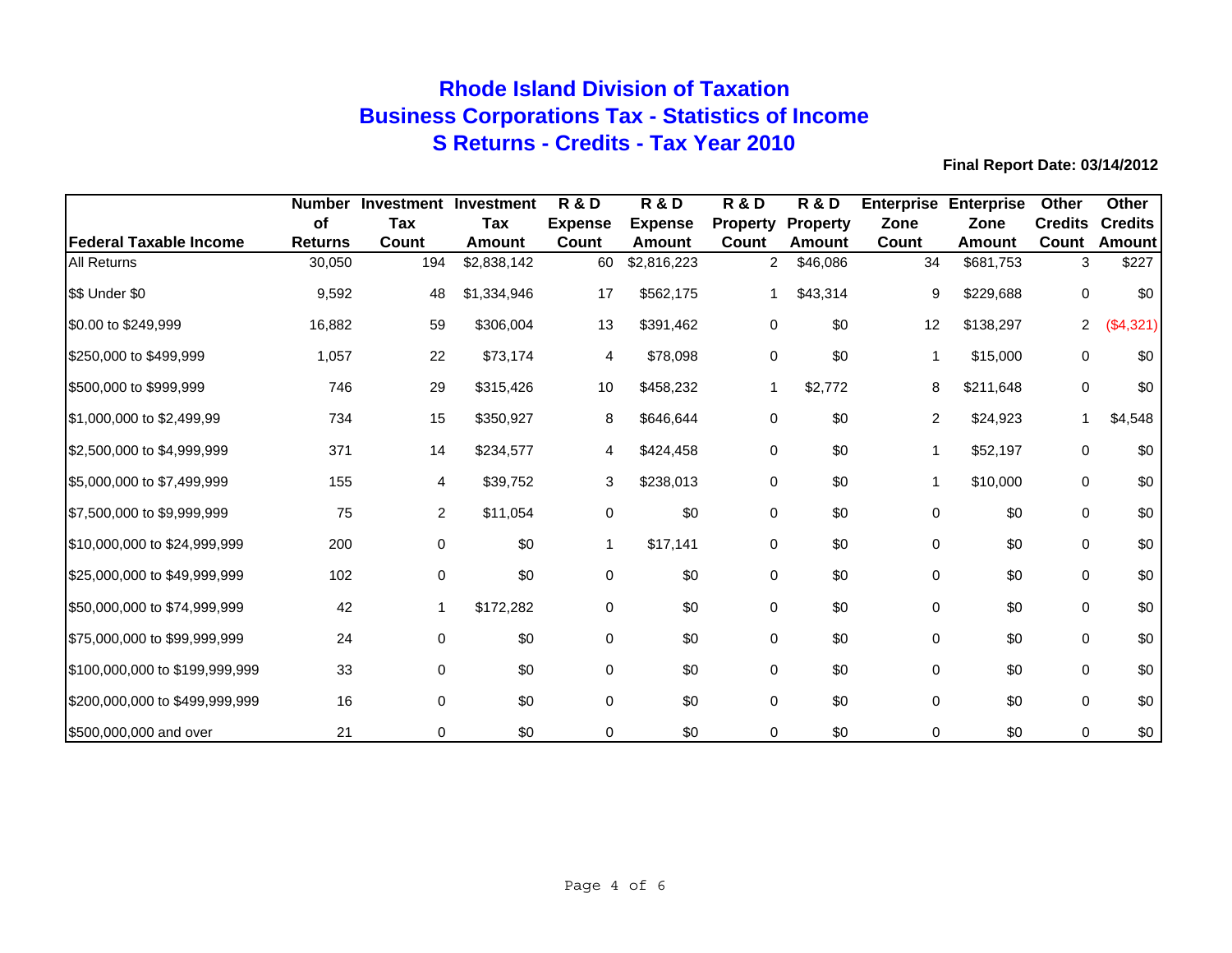### **Rhode Island Division of Taxation Business Corporations Tax - Statistics of Income Minimum Filers - S Returns - Tax Year 2010**

| <b>Total Gross Receipts</b> | Number of<br>Returns |
|-----------------------------|----------------------|
| All Returns                 | 29,875               |
| Under \$25,000              | 10,531               |
| \$25,000 to \$99,999        | 3.085                |
| \$100,000 to \$249,999      | 3,479                |
| \$250,000 to \$499,999      | 2,827                |
| \$500,000 to \$999,999      | 2,466                |
| \$1,000,000 to \$2,499,999  | 2,381                |
| \$2,500,000 to \$4,999,999  | 1,360                |
| \$5,000,000 to \$9,999,999  | 1,093                |
| \$10,000,000 and over       | 2,653                |